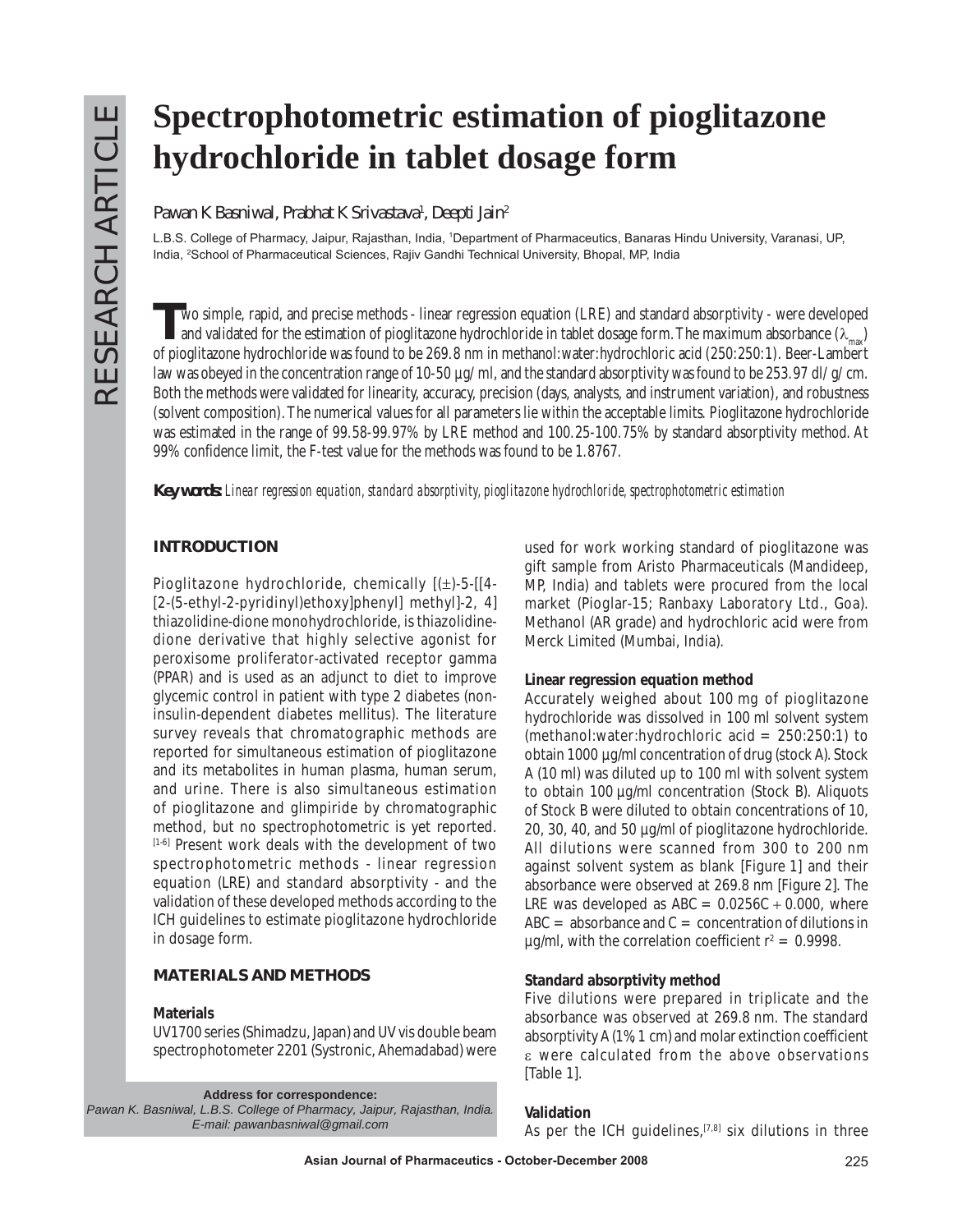

**Figure 1:** Gaussian spectra of Pioglitazone hydrochloride in method: Water: HCL (250:250:1) solvent system



**Figure 2:** Calibration graph of Pioglitazone hydrochloride

|  | Table 1: Standard absorptivity A (1%, 1 cm) and molar extinction coefficient $\bm{\epsilon}$ |
|--|----------------------------------------------------------------------------------------------|
|--|----------------------------------------------------------------------------------------------|

| Concentration (µg/ml)              | <b>Absorbance of triplicates</b><br>at 269.8 nm |       |       | <b>Standard absorptivity</b><br>$A(1\%, 1 \text{ cm}) = A/bc$ |                                                  |       |
|------------------------------------|-------------------------------------------------|-------|-------|---------------------------------------------------------------|--------------------------------------------------|-------|
|                                    |                                                 | Ш     | Ш     |                                                               |                                                  | Ш     |
| 10                                 | 0.254                                           | 0.250 | 0.248 | 254.0                                                         | 250.0                                            | 248.0 |
| 20                                 | 0.504                                           | 0.500 | 0.502 | 252.0                                                         | 250.0                                            | 251.0 |
| 30                                 | 0.766                                           | 0.765 | 0.760 | 255.3                                                         | 255.0                                            | 253.3 |
| 40                                 | 1.020                                           | 1.025 | 1.021 | 255.0                                                         | 256.3                                            | 255.3 |
| 50                                 | 1.290                                           | 1.288 | 1.292 | 258.0                                                         | 257.6                                            | 258.4 |
| Standard absorptivity A (1%, 1 cm) |                                                 |       |       |                                                               | A $(1\%, 1 \text{ cm}) = 253.97 \text{ dI/g/cm}$ |       |
| Molar extinction coefficient       |                                                 |       |       | $\epsilon$ = 9978.35 1/mol/cm                                 |                                                  |       |

replicates were used to validate the methods for linearity, accuracy (by recovery studies), repeatability, intermediate precision (days, analysts, and instruments), robustness, and statistical parameters were calculated [Table 2].

#### **Assay of tablets**

Twenty tablets were weighed and finely powdered. Powder equivalent to 100 mg of pioglitazone hydrochloride was dissolved in 50 ml methanol by heating on water bath at 40°C for 30 min and volume made up to 100 ml with solvent system. Solution was filtered through Watmann paper no. 41 to obtain stock P. Stock P (10 ml) was diluted to obtain stock Q and aliquots of it were diluted to get sample concentrations in the range of linearity. Concentrations of sample solution were observed in multipoint calibration curve of quantitative mode at 269.8 nm by LRE method. Concentrations of sample solution were also calculated by using standard absorptivity  $[(1\%, 1 \text{ cm}) = 253.97 \text{ d}]/(1\% = 253.97 \text{ d})$  and molar extinction coefficient (ε = 9978.35 l/mol/cm) [Table 3].

#### **RESULTS AND DISCUSSION**

In 50% aqueous methanol, pioglitazone hydrochloride gives zig-zag spectra and on the addition of hydrochloric acid it shift to characteristic Gaussian spectra accompanying

#### **Table 2: Validation parameters**

| <b>Parameters</b>       | <b>LRE</b> method | <b>SA method</b> |
|-------------------------|-------------------|------------------|
| Linearity               | 10-50 µg/ml       | $10-15$ µg/ml    |
| Response ratio          | 0.0255            | 0.0254           |
| SD of RR                | 0.0002            | 0.0002           |
| Range                   | 20-40 µg/ml       | 20-40 µg/ml      |
| SD                      | 0.0002            | 0.0002           |
| Accuracy                |                   |                  |
| % Mean                  | 99.71             | 100.24           |
| SD                      | 0.58              | 0.75             |
| Precision repeatability |                   |                  |
| % Mean                  | 99.84             | 100.22           |
| SD                      | 0.30              | 0.13             |
| Intermediate precision  |                   |                  |
| Day                     | 99.58             | 100.06           |
| % Mean                  | 0.38              | 0.11             |
| SD                      |                   |                  |
| Analyst                 |                   |                  |
| Mean                    | 99.54             | 100.22           |
| SD                      | 0.36              | 0.33             |
| Instrument              |                   |                  |
| % Mean                  | 99.6              | 100.4            |
| SD                      | 0.45              | 0.45             |
| Robustness              |                   |                  |
| % Mean                  | 99.6              | 100.39           |
| <b>SD</b>               | 0.51              | 0.52             |

LRE = Linear regression equation; SA = standard absorptivity; SD = standard deviation; RR = response ratio